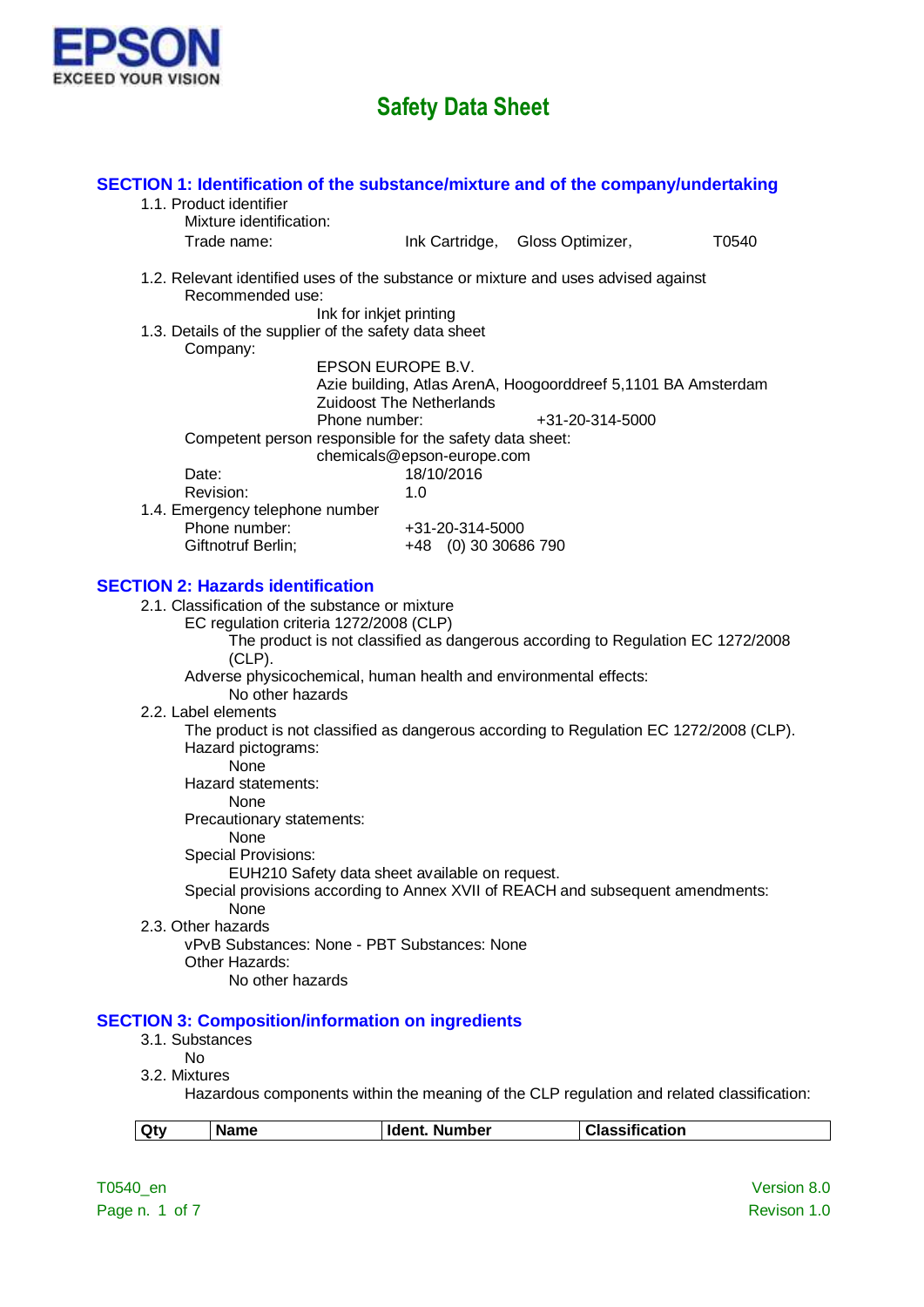

| $50\% \sim$<br>65% | Water                                       | CAS:<br>EC:      | 7732-18-5<br>231-791-2 | The product is not classified as<br>dangerous according to |
|--------------------|---------------------------------------------|------------------|------------------------|------------------------------------------------------------|
|                    |                                             |                  |                        | Regulation EC 1272/2008 (CLP).                             |
| $25%$ ~            | Glycerol                                    | CAS:             | $56 - 81 - 5$          | The product is not classified as                           |
| 30%                |                                             | EC:              | 200-289-5              | dangerous according to                                     |
|                    |                                             |                  |                        | Regulation EC 1272/2008 (CLP).                             |
| $3\% \sim 5\%$     | $2-[2-(2-butoxyethoxy)et]$<br>hoxy]ethanol; | Index<br>number: | 603-183-00-0           | 3.3/1 Eye Dam. 1 H318                                      |
|                    | TEGBE; triethylene                          | CAS:             | 143-22-6               |                                                            |
|                    | glycol monobutyl ether                      | EC:              | 205-592-6              |                                                            |
|                    |                                             |                  | REACH No.: 01-21194751 |                                                            |
|                    |                                             |                  | 07-38                  |                                                            |

# **SECTION 4: First aid measures**

- 4.1. Description of first aid measures
	- In case of skin contact:
		- Wash with plenty of water and soap.
	- In case of eyes contact:
		- In case of contact with eyes, rinse immediately with plenty of water and seek medical advice.
	- In case of Ingestion:

Do not under any circumstances induce vomiting. OBTAIN A MEDICAL EXAMINATION IMMEDIATELY.

In case of Inhalation:

Remove casualty to fresh air and keep warm and at rest.

- 4.2. Most important symptoms and effects, both acute and delayed None
- 4.3. Indication of any immediate medical attention and special treatment needed Treatment:

# None

## **SECTION 5: Firefighting measures**

- 5.1. Extinguishing media
	- Suitable extinguishing media:
	- Water.
	- Carbon dioxide (CO2).

Extinguishing media which must not be used for safety reasons:

- None in particular.
- 5.2. Special hazards arising from the substance or mixture Do not inhale explosion and combustion gases.
	- Burning produces heavy smoke.
- 5.3. Advice for firefighters
	- Use suitable breathing apparatus .

Collect contaminated fire extinguishing water separately. This must not be discharged into drains.

Move undamaged containers from immediate hazard area if it can be done safely.

## **SECTION 6: Accidental release measures**

- 6.1. Personal precautions, protective equipment and emergency procedures Wear personal protection equipment.
	- Remove persons to safety.

See protective measures under point 7 and 8.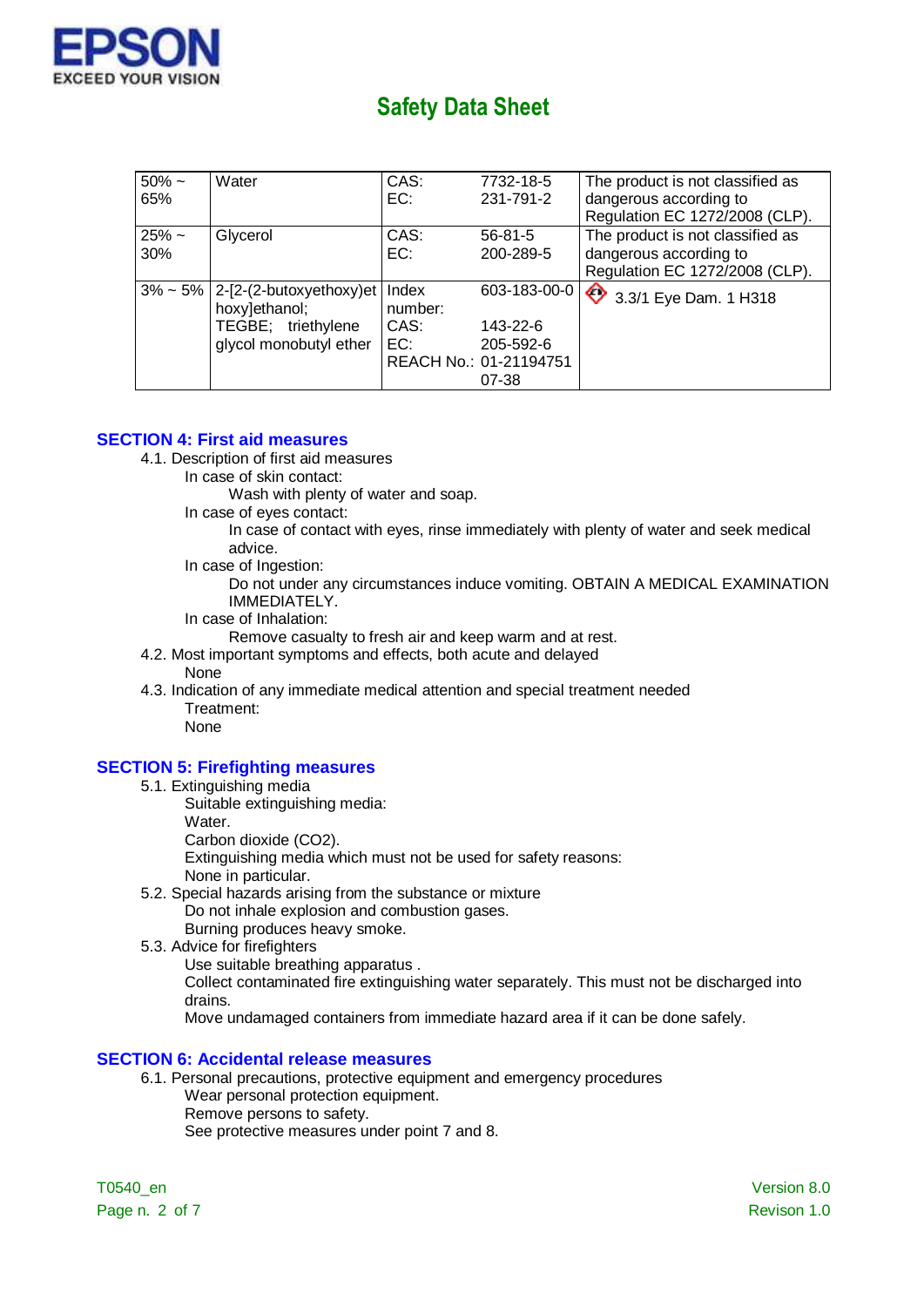

- 6.2. Environmental precautions
	- Do not allow to enter into soil/subsoil. Do not allow to enter into surface water or drains. Retain contaminated washing water and dispose it.

In case of gas escape or of entry into waterways, soil or drains, inform the responsible authorities.

- Suitable material for taking up: absorbing material, organic, sand
- 6.3. Methods and material for containment and cleaning up
- Wash with plenty of water. 6.4. Reference to other sections
- See also section 8 and 13

# **SECTION 7: Handling and storage**

- 7.1. Precautions for safe handling Avoid contact with skin and eyes, inhalation of vapours and mists. Do not eat or drink while working. See also section 8 for recommended protective equipment.
- 7.2. Conditions for safe storage, including any incompatibilities Keep away from food, drink and feed. Incompatible materials: None in particular.
	- Instructions as regards storage premises:
	- Adequately ventilated premises.
- 7.3. Specific end use(s) None in particular

## **SECTION 8: Exposure controls/personal protection**

- 8.1. Control parameters
	- Glycerol CAS: 56-81-5

- OEL Type: OSHA - LTE: 5 mg/m3 - Notes: PEL, as mist, respirable fraction - OEL Type: OSHA - LTE: 15 mg/m3 - Notes: PEL, as mist, total dust

- DNEL Exposure Limit Values
	- No data available
- PNEC Exposure Limit Values

2-[2-(2-butoxyethoxy)ethoxy]ethanol; TEGBE; triethylene glycol monobutyl ether - CAS: 143-22-6

- - Target: Fresh Water Value: 1.5 mg/l
	- Target: Freshwater sediments Value: 5.77 mg/kg
	- Target: Marine water Value: 0.15 mg/l
	- Target: Marine water sediments Value: 0.13 mg/kg
	- Target: Microorganisms in sewage treatments Value: 200 mg/l
- 8.2. Exposure controls
	- Eye protection:

Not needed for normal use. Anyway, operate according good working practices. Protection for skin:

No special precaution must be adopted for normal use.

- Protection for hands:
	- Not needed for normal use.
- Respiratory protection:
	- Not needed for normal use.
- Thermal Hazards:
- None Environmental exposure controls:
	- None
- Appropriate engineering controls: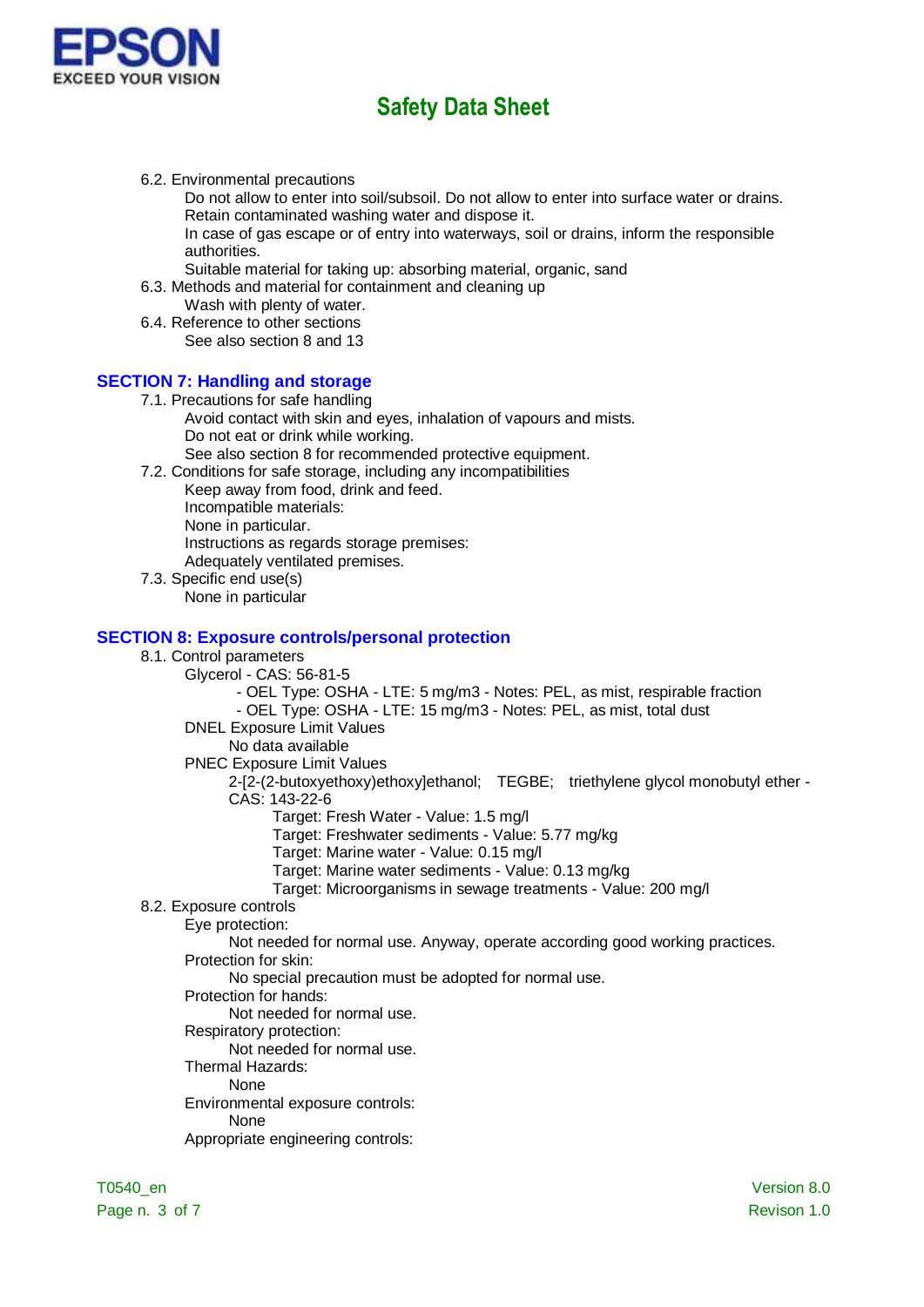

#### None

# **SECTION 9: Physical and chemical properties**

| 9.1. Information on basic physical and chemical properties |                                        |
|------------------------------------------------------------|----------------------------------------|
| Appearance and colour:                                     | Clear Liquid                           |
| Odour:                                                     | Slightly                               |
| Odour threshold:                                           | No data available                      |
| pH:                                                        | 10.6 ~ 11.2 at 20 °C                   |
| Melting point / freezing point:                            | No data available                      |
| Initial boiling point and boiling range:                   | No data available                      |
| Solid/gas flammability:                                    | No data available                      |
| Upper/lower flammability or explosive limits:              | No data available                      |
| Vapour density:                                            | No data available                      |
| Flash point:                                               | Does not flash until $100 °C / 212 °F$ |
|                                                            | (closed cup method, ASTM D 3278)       |
| Evaporation rate:                                          | No data available                      |
| Vapour pressure:                                           | No data available                      |
| Relative density:                                          | No data available                      |
| Solubility in water:                                       | Complete                               |
| Solubility in oil:                                         | No data available                      |
| Partition coefficient (n-octanol/water):                   | No data available                      |
| Auto-ignition temperature:                                 | No data available                      |
| Decomposition temperature:                                 | No data available                      |
| Viscosity:                                                 | < 5 mPa⋅s at 20 °C                     |
|                                                            | ماطمانویہ و میوہ مل                    |

Explosive properties: No data available Oxidizing properties: No data available

9.2. Other information Miscibility: No data available Fat Solubility:<br>
Conductivity:<br>
Conductivity:<br>
No data available

#### **SECTION 10: Stability and reactivity**

- 10.1. Reactivity
- Stable under normal conditions
- 10.2. Chemical stability Stable under normal conditions
- 10.3. Possibility of hazardous reactions None
- 10.4. Conditions to avoid Stable under normal conditions.
- 10.5. Incompatible materials None in particular.
- 10.6. Hazardous decomposition products None.

# **SECTION 11: Toxicological information**

- 11.1. Information on toxicological effects
	- Toxicological information of the mixture: No data available
	- Toxicological information of the main substances found in the mixture: Glycerol - CAS: 56-81-5
		- a) acute toxicity:
			- Test: LD50 Route: Oral Species: Guinea pig = 7750 mg/kg Source: Journal of Industrial Hygiene and Toxicology. Vol. 23, Pg. 259, 1941

No data available

T0540\_en Version 8.0 Page n. 4 of 7 Revison 1.0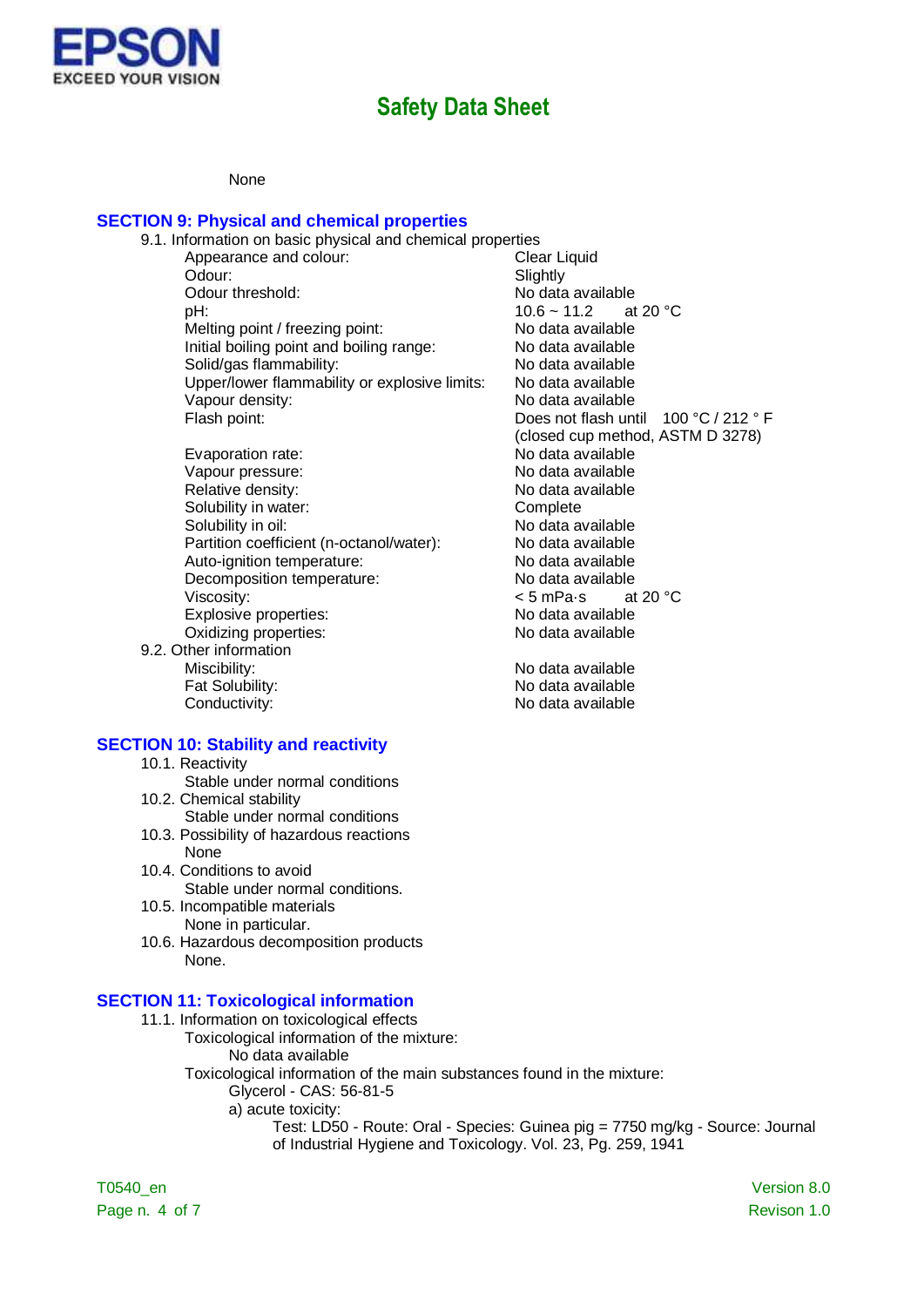

Test: LDLo - Route: Oral - Species: Human = 1428 mg/kg - Source: "Toxicology of Drugs and Chemicals," Deichmann, W.B., New York, Academic Press, Inc., 1969Vol. -, Pg. 288, 1969. - Notes: BEHAVIORAL: HEADACHE GASTROINTESTINAL: NAUSEA OR VOMITING

2-[2-(2-butoxyethoxy)ethoxy]ethanol; TEGBE; triethylene glycol monobutyl ether - CAS: 143-22-6

a) acute toxicity:

Test: LD50 - Route: Dermal - Species: Rabbit = 3.54 ml/kg - Source: American Industrial Hygiene Association Journal. Vol. 23, Pg. 95, 1962.

Test: LD50 - Route: Oral - Species: Rat = 5300 mg/kg - Source: Office of Toxic Substances Report. Vol. OTS,

If not differently specified, the information required in Regulation (EU) 2015/830 listed below must be considered as 'No data available':

- a) acute toxicity;
- b) skin corrosion/irritation;
- c) serious eye damage/irritation;
- d) respiratory or skin sensitisation;
- e) germ cell mutagenicity;
- f) carcinogenicity;
- g) reproductive toxicity;
- h) STOT-single exposure;
- i) STOT-repeated exposure;
- j) aspiration hazard.

# **SECTION 12: Ecological information**

12.1. Toxicity

Adopt good working practices, so that the product is not released into the environment. No data available

- 12.2. Persistence and degradability
- No data available
- 12.3. Bioaccumulative potential No data available
- 12.4. Mobility in soil No data available
- 12.5. Results of PBT and vPvB assessment
	- vPvB Substances: None PBT Substances: None
- 12.6. Other adverse effects None

## **SECTION 13: Disposal considerations**

13.1. Waste treatment methods

Recover if possible. In so doing, comply with the local and national regulations currently in force.

# **SECTION 14: Transport information**

14.1. UN number

Not classified as dangerous in the meaning of transport regulations.

- 14.2. UN proper shipping name
	- No data available
- 14.3. Transport hazard class(es) No data available
- 14.4. Packing group No data available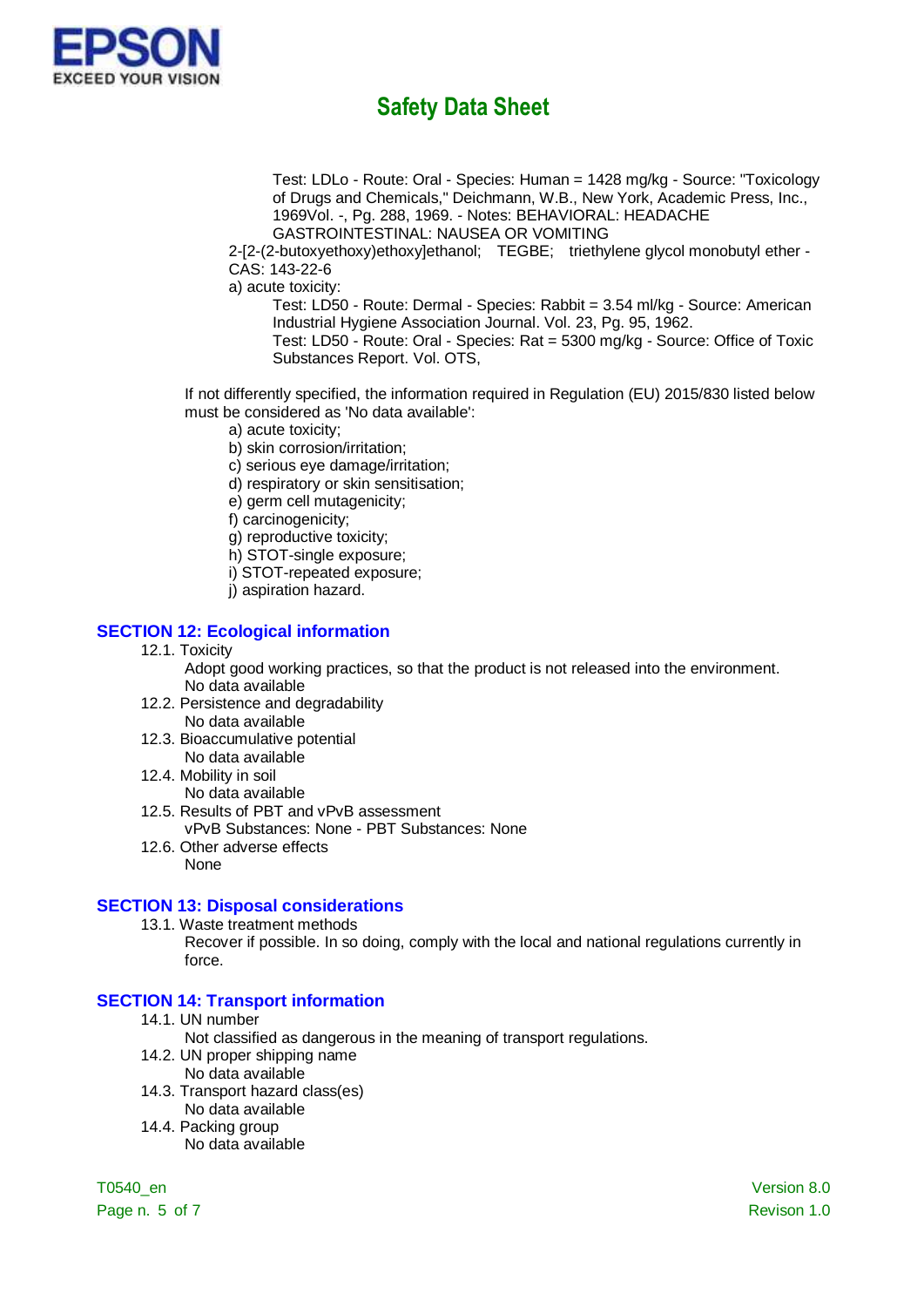

- 14.5. Environmental hazards No data available
- 14.6. Special precautions for user No data available
- 14.7. Transport in bulk according to Annex II of MARPOL73/78 and the IBC Code No data available

# **SECTION 15: Regulatory information**

15.1. Safety, health and environmental regulations/legislation specific for the substance or mixture Dir. 98/24/EC (Risks related to chemical agents at work) Dir. 2000/39/EC (Occupational exposure limit values) Regulation (EC) n. 1907/2006 (REACH) Regulation (EC) n. 1272/2008 (CLP) Regulation (EC) n. 790/2009 (ATP 1 CLP) and (EU) n. 758/2013 Regulation (EU) 2015/830 Regulation (EU) n. 286/2011 (ATP 2 CLP) Regulation (EU) n. 618/2012 (ATP 3 CLP) Regulation (EU) n. 487/2013 (ATP 4 CLP) Regulation (EU) n. 944/2013 (ATP 5 CLP) Regulation (EU) n. 605/2014 (ATP 6 CLP) Restrictions related to the product or the substances contained according to Annex XVII Regulation (EC) 1907/2006 (REACH) and subsequent modifications: Restrictions related to the product: No restriction. Restrictions related to the substances contained: No restriction. Where applicable, refer to the following regulatory provisions : Directive 2003/105/CE ('Activities linked to risks of serious accidents') and subsequent amendments. Regulation (EC) nr 648/2004 (detergents). 1999/13/EC (VOC directive)

Provisions related to directives 82/501/EC(Seveso), 96/82/EC(Seveso II):

No data available

15.2. Chemical safety assessment

No

### **SECTION 16: Other information**

Full text of phrases referred to in Section 3: H318 Causes serious eye damage.

| <b>Hazard class and</b> | Code  | <b>Description</b>             |
|-------------------------|-------|--------------------------------|
| hazard category         |       |                                |
| Eve Dam. 1              | 3.3/1 | Serious eye damage, Category 1 |

This document was prepared by a competent person who has received appropriate training. Main bibliographic sources:

ECDIN - Environmental Chemicals Data and Information Network - Joint Research Centre, Commission of the European Communities SAX's DANGEROUS PROPERTIES OF INDUSTRIAL MATERIALS - Eight Edition - Van

Nostrand Reinold CCNL - Appendix 1

Insert further consulted bibliography

T0540\_en Version 8.0 Page n. 6 of 7 Revison 1.0